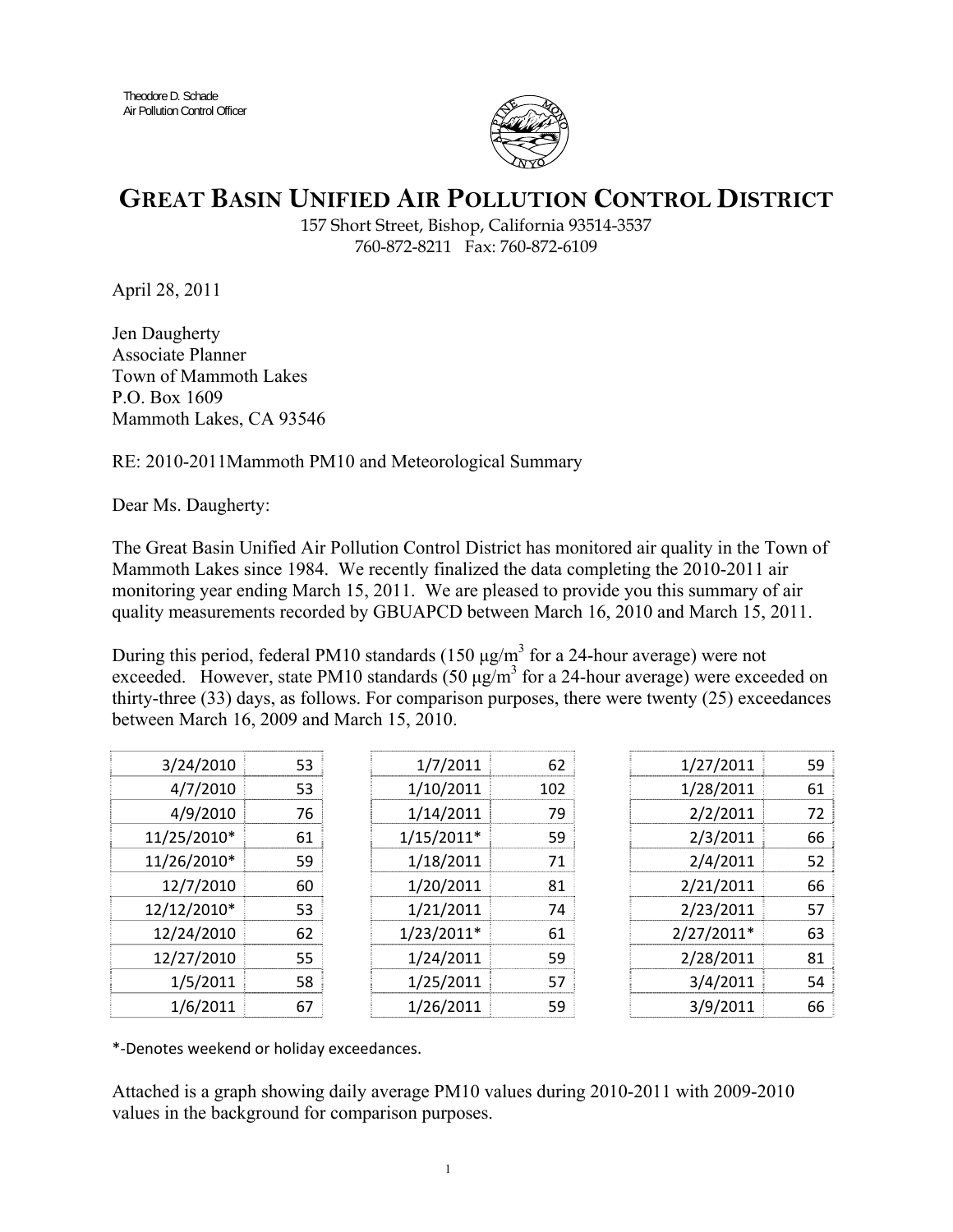It is interesting to note that 6 out of the 33 exceedance days (18%) occurred on weekends or holidays. When compared to the 14 out of the 25 exceedance days (56%) occurring on weekends or holidays in 2009-2010, this year was significantly less.

Examination of meteorological conditions on days experiencing higher PM10 values is useful for interpreting these results. The day with the highest hourly average PM10 value in 2010-2011 was January 10, 2011 at 102  $\mu$ g/m<sup>3.</sup> This was a very cold morning with temperatures down to an hourly average of -12° C (10.4° F) by 10 a.m. followed by exceptionally calm winds never reaching above an hourly average of 1.4 meters per second (3.1 miles per hour).

There were no other days to exceed 100  $\mu$ g/m<sup>3</sup> in 2010-2011and only 4 other days in exceedance of the state PM10 standard measured above 75  $\mu$ g/m<sup>3</sup>. These days also follow the same pattern of cold temperatures followed by calm winds; conditions conducive to atmospheric inversion. It is likely that the wood smoke and road cinder dust associated with anthropogenic activities and meteorological inversion conditions contributed to relatively poor air quality on these days.

Please contact me with any questions you may have.

Thank you,

 $88.22$ 

Theodore D. Schade Air Pollution Control Officer

Enc.

1104281